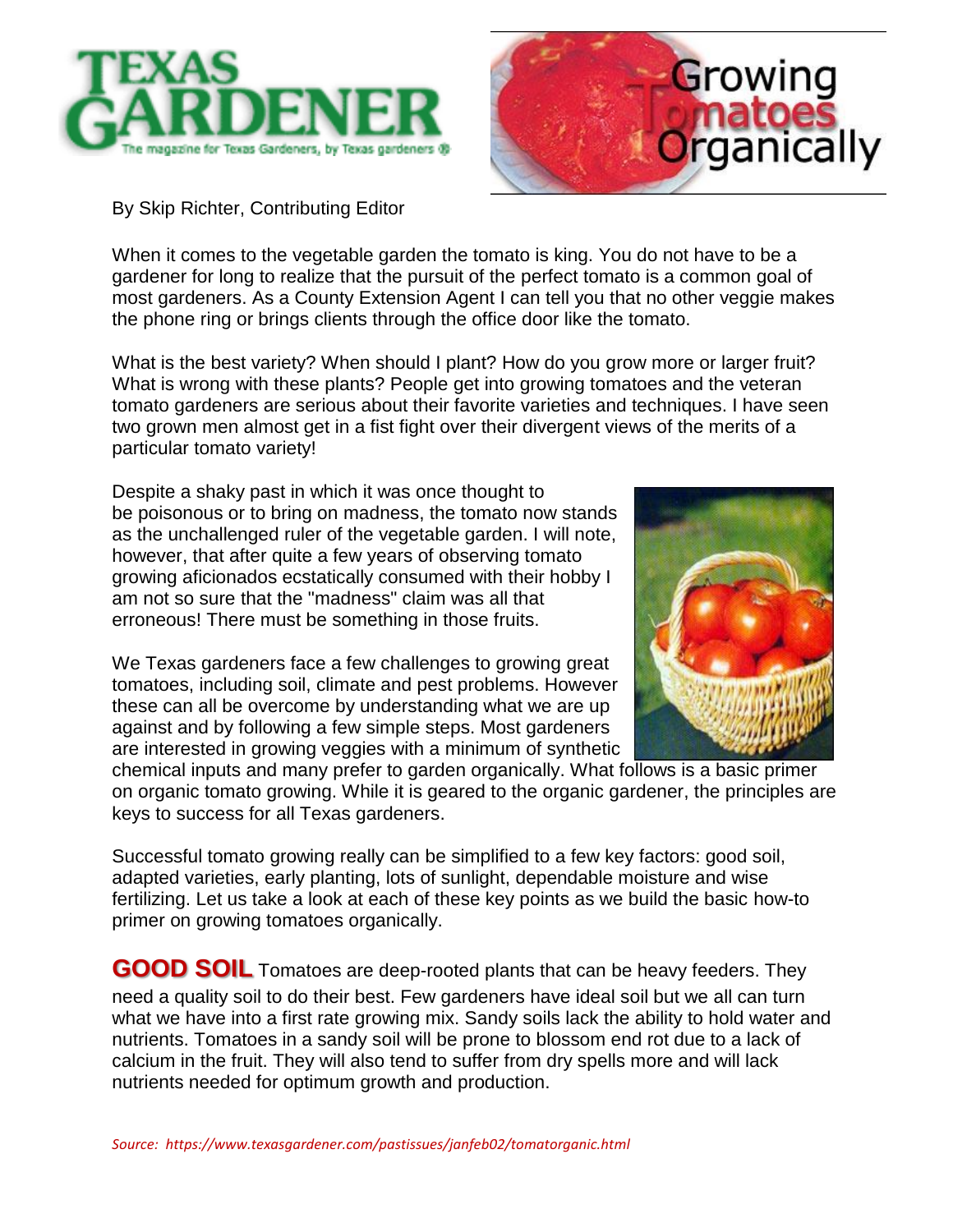Clay soil can be tight and poorly aerated. While it holds moisture and nutrients better than sands, poor drainage can be a problem. Tomatoes are not aquatic species and can get downright picky about having their roots submerged.

**The key to good tomato soil is organic matter**. Add several inches of compost or wellrotted manure and mix it into the existing soil as deeply as possible. Then build up raised beds about 8 to 10 inches high to facilitate drainage during rainy spring periods. You can always add water but you cannot take it away. Raised beds are especially important in the eastern portions of the state where extended spring deluges are quite common. Raised beds also warm up faster in the spring, an important factor in rapid growth and increased production.

Another option is to buy a landscaping "bed mix" and essentially haul in your raised bed garden. Spread a few inches of the mix over existing soil and till or spade it in to blend the interface between the native soil and the bed mix. Then add more bed mix until the desired bed height is reached.

Tomatoes can also be grown in containers. Rather than using garden soil, select a quality soilless potting medium as these allow for optimum root growth, soil moisture retention and nutrient availability. Containers should be a minimum of 5 gallons per plant although larger is better. Be ready to be



Apply liberal amounts of organic matter for top tomato production.

more diligent with watering and fertilizing as a container grown plant has a very restricted root system.

**ADAPTED VARIETIES** There are more varieties of tomatoes than stars in the sky and more are added each year. Red, yellow, pink, or striped; slicing, paste, hollow stuffer or cherry; hybrid or open pollinated; new or heirloom; determinate, dwarf bush or indeterminate; disease resistant or not; the choice is yours. It is enough to make a gardener's head spin and to send a "tomatomaniac" into nirvana.

**When possible select a variety with disease and nematode resistance.** The "VFN" after some variety names stands for resistance to verticillium and fusarium, two soilborne wilt diseases, and nematodes, which are tiny rootdamaging worms. **Many organic growers prefer to use open pollinated varieties so they can save seeds from year to year. This is fine, but you may have to contend with a few disease problems** that might otherwise have been avoided.

Varieties that have shorter days to harvest intervals tend to do better here in Texas. We have a short growing season for tomatoes in between the last frost of winter and the hot weather of summer. **Once daytime temperatures reach the 90s and nights the mid70s, tomatoes will start to abort their blooms. This is more pronounced on larger fruited types than on cherries.** The goal is therefore to get as many tomatoes as possible set before hot weather arrives.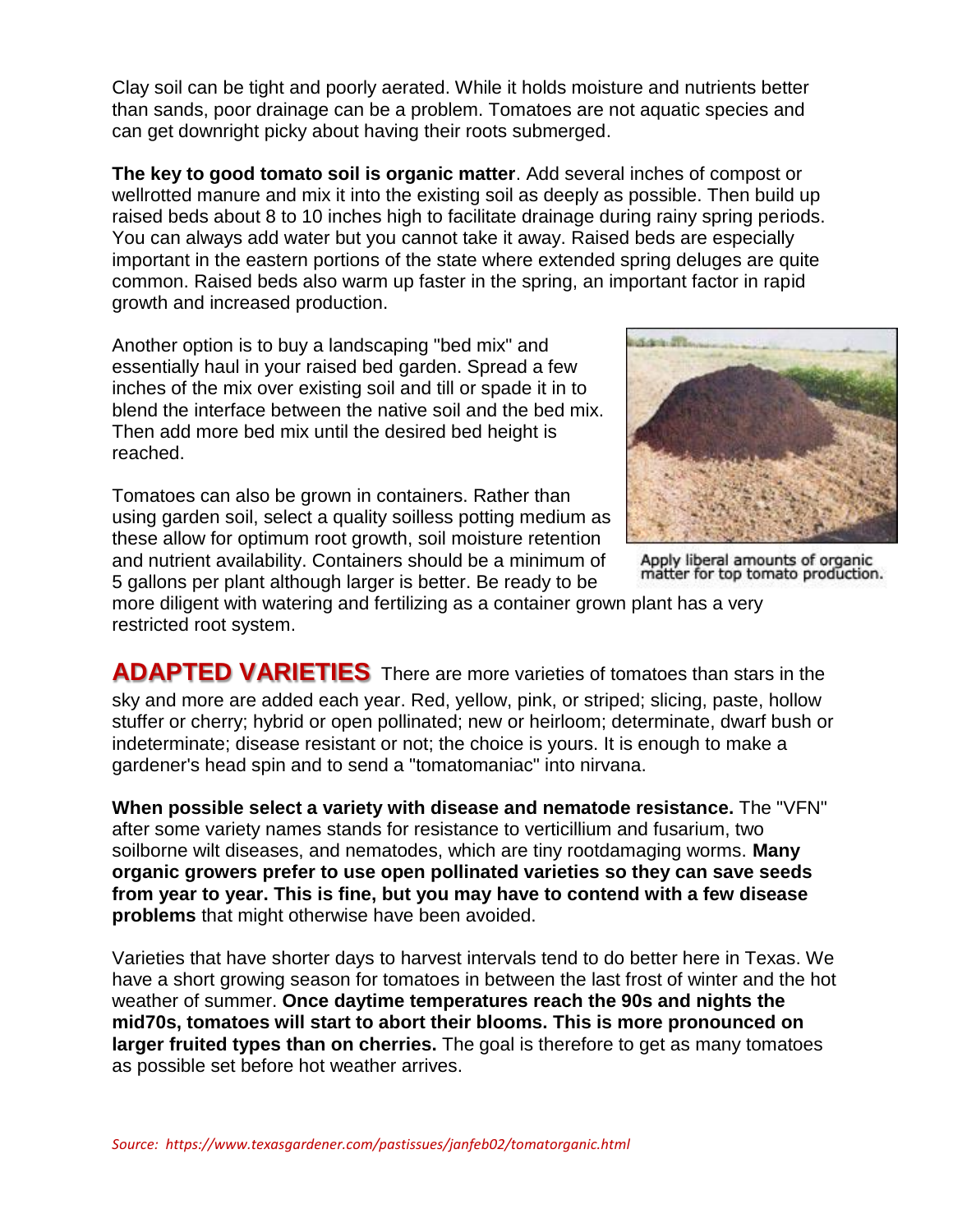Many famous old varieties, such as Brandywine, are excellent quality tomatoes, but may not set very heavily before temperatures shut production down. In fall the same short season returns, only in reverse, with frost threatening to shut down the slowpokes in the tomato patch.

Certified organically grown transplants are not very available are can grow your own. Several companies offer certified organic s are also beginning to offer such seed in packets.

**LOTS OF SUNLIGHT** Wanna know the secret of tasty tomatoes and productive plants? In a word, it is sunlight. Sun shines on leaves enabling them to produce carbohydrates. Carbohydrates mean more fruit set and larger, tastier fruit. Less than ideal light and you get less than ideal production and quality. You cannot make up for a lack of sunlight with water, fertilizer or hope.



Wait until temperatures have warmed to apply an organic mulch<br>around your plants.

Give tomatoes at least 6 hours of direct sunlight each day, and more is even better. If you lack a good sunny garden spot another option is to plant in containers and locate them on a sunny balcony, alongside a sunny driveway or in another direct sun location.

**EARLY PLANTING** I mentioned earlier about our short season and the need for quick maturing varieties. We can cheat a little in the early part of the spring season by starting with larger plants that are ready to start bearing fruit and by getting them out before the danger of frost has passed.

Start your transplants indoors a few weeks earlier than normal, say 10 weeks rather than 6 to 8 weeks, or buy transplants really early when garden centers offer them to uninformed, anxious, impulsive customers. Do not put them out in the garden yet. Transplant them into larger containers and keep them indoors until it is time to plant them into the garden.

By continuing to move an early transplant up into larger containers you can have a flowering tomato in a gallon pot when other gardeners are still pulling those spindly little specimens out of a six pack.

A conservative planting date is about the time of the average last frost for your area. You can cheat on this date by about 4 to 6 weeks with the following tip (which, I might add, is alone worth the price of this magazine!).

Plant the tomatoes as you normally would down the row. Then place a milk jug filled with water on the north side of each tomato plant, right up against the stem of the plant. This allows for the plant to still receive the full benefit of the low, south oriented winter sun. During the day the sun will heat up the water in the jugs. At night this heat is slowly released, warming the plant and preventing cold injury.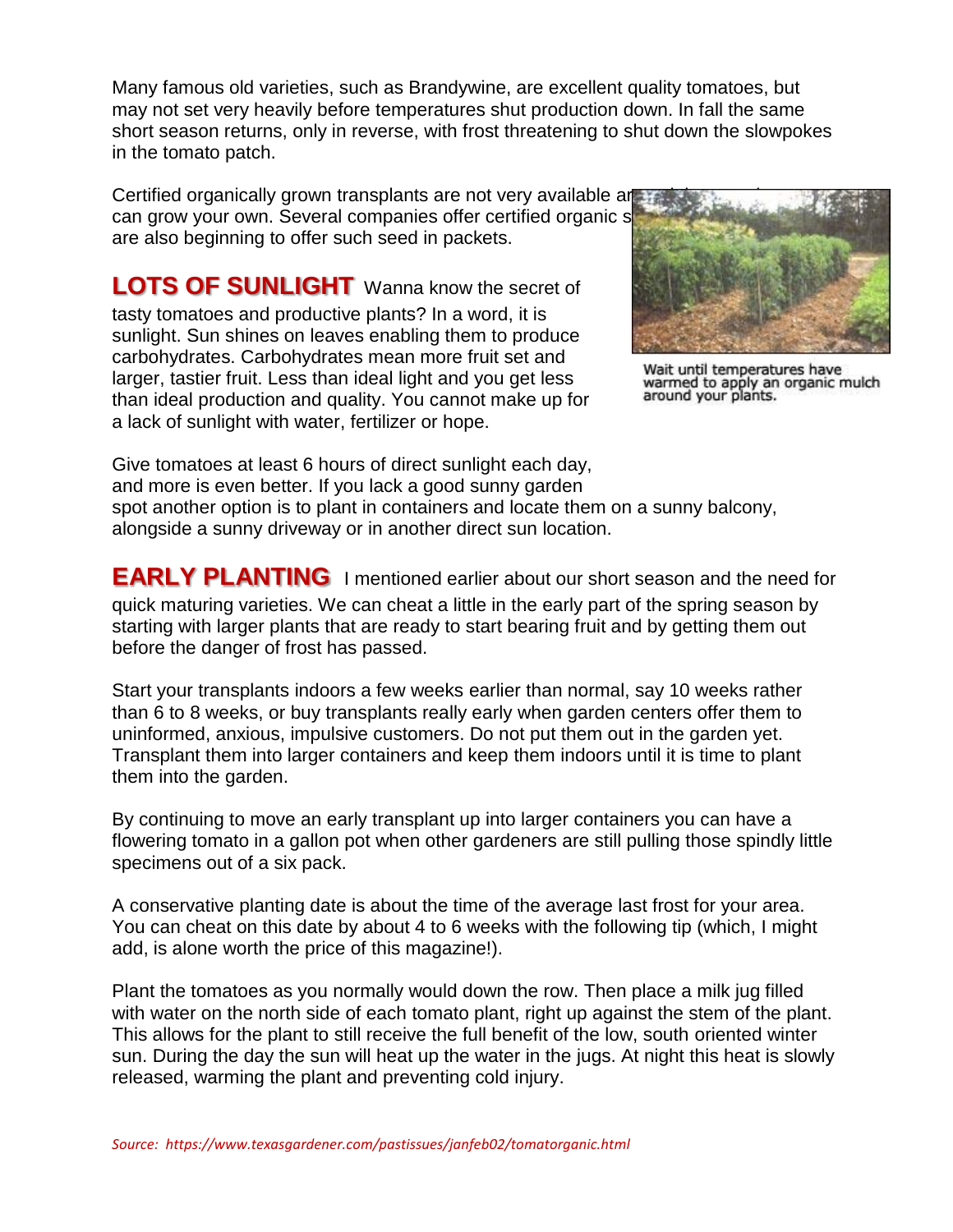To further protect the plants make a hoop tunnel down the row by driving 3/8 inch sections of rebar into the ground every 5 feet or so down both sides of the planting row. Orient each rebar spike at about a 60 degree angle leaning toward the center of the row, and leave about 4 inches sticking above the ground. Place each pair of rebar pieces about 3 or 4 feet apart across the row. Slip a section of half inch PVC onto each pair of rebar spikes to form a hoop over the row. Cover the row of hoops with clear plastic, securing the edges with soil to hold it in place. Leave the ends open on warm days to prevent overheating inside the plastic tunnel. Secure the ends to the ground with bricks or boards on cold nights.

The folks at Boggy Creek Farm, an organic produce farm in Austin, use this technique to get a month or more jump on the spring season. This is a great way to expand that narrow production window for tomatoes we have here in Texas.

**MULCH** The benefits of mulch are numerous and familiar to most gardeners. Organic mulches, including leaves, grass clippings, pine needles and shredded bark, cover the surface of the soil and protect it in many ways. Mulch moderates soil temperature, reduces evaporative losses, prevents crusting and improves infiltration of rainwater into the soil.

Mulch also can help deter some disease problems by reducing soil splashing up onto foliage and fruit from rain or sprinkler irrigation. Mulch provides a surface covering to prevent this from happening. Mulch can also help keep fruit cleaner by preventing soil splashing.

However, early mulching can prevent the soil from warming up quickly in spring and slow growth considerably. We illustrated this one spring by mulching one section of a demonstration garden in east Texas. The mulched plants remained small longer and were much slower to come into production.

Wait until the weather warms up to mulch your tomatoes. I like to lay 4 to 6 sheets of newspaper over the soil and young weed seedlings and then cover it with leaves to hold it in place and make the row more attractive. This smothers developing weeds and continues to provide weed control for the remainder of that crop cycle.

**DEPENDABLE MOISTURE** Tomatoes prefer a moist soil and suffer when soil moisture fluctuates widely. When soil is dry for a period of time followed by a soaking, tomato fruits will crack. Fluctuations can also contribute to blossom end rot, a common problem with the first fruit to set each spring. Water your plants frequently to maintain even soil moisture and a consistent supply of nutrients to the roots.

**WISE FERTILIZING** Organic gardeners have some of the best soil around and appreciate the value of organic matter and the soil life that helps release nutrients to growing plants. There is much we can do to enhance soil fertility and encourage strong growth and heavy fruit set. Many of the new tomato varieties are real racehorses, able to produce heavy loads of fruit if given proper nutrition. Do not be afraid to push them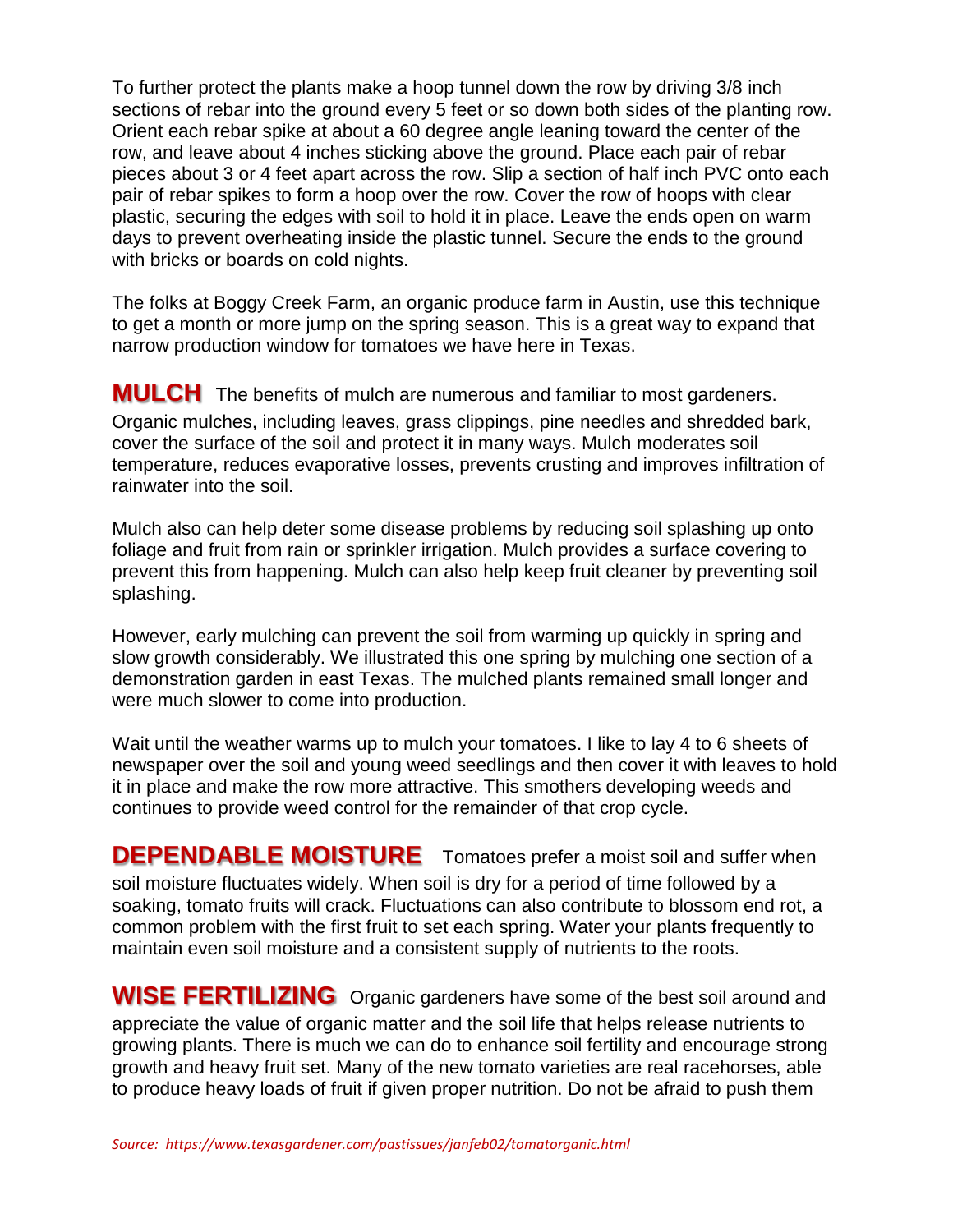along after they begin to set fruit.

**Before setting out transplants, work two tablespoons each of fish meal and cottonseed meal into the soil in the bottom of each planting hole. Water new transplants with a dilute solution of seaweed and fish emulsion at the label rate. Include a tablespoon of molasses in each gallon of transplant solution. The**re are liquid blends of these three ingredients that are another good option for use as a root drench or as a foliar application.

**Begin to spray the foliage once a week with a diluted seaweed and fish emulsion spray**. Follow the label for mixing instructions. When the first blooms appear on the plants apply one half cup of cottonseed meal or an organic fertilizer like 824 or 622 in a wide banded circle around each plant about 6 to 8 inches from the plants. Work the fertilizer into the soil surface and then water it in well. Continue to foliar feed with seaweed and fish emulsion once a week. These nutrient applications keep the plants healthy, vigorous and productive.

**PEST, DISEASE CONTROL The best pest control is prevention. The second best is prompt action when pest problems appear. Reduce disease problems by giving tomato plants room to grow so air can circulate freely around them. Avoid wetting foliage when you water, to reduce conditions that favor disease development.**

Organic gardeners have reported success in managing some tomato diseases with baking soda (sodium bicarbonate) sprays. Now there are labeled products containing potassium bicarbonate that are also fairly effective. However, the standard low toxicity choice for disease control are products containing fixed copper. Copper sprays are effective against many fungal and bacterial diseases including septoria leaf spot, bacterial spot, bacterial speck, anthracnose, gray leaf mold and early blight (to some degree). Applied early, before diseases appear, or at the first start of disease symptoms they can effectively prevent problems from developing. Repeat applications, especially after a rain, are needed to maintain control. If you wait until diseases are rampant, sprays will do little to cure the problem.

Keep an eye on plants to note when pests first begin to appear. Early detection leaves you better options for managing a potential outbreak. Strong sprays of water directed upward from beneath the foliage can dislodge mites and even some aphids. Mites love a dry, dusty surface and detest a bath! Repeat this once every week or two to keep mites under control.

Aphids and very young caterpillars can be easily managed with insecticidal soap sprays. Avoid overuse of soap sprays as they will decrease productivity if applied repeatedly. Caterpillars can be easily controlled with sprays containing BT (Bacillus thuringiensis). The younger the caterpillar the more effective the spray will be.

The other major pests of tomatoes are the stink bugs and their cousins, the leaffooted bugs. These pests damage tomato fruit by piercing the skin and sucking the juices out,